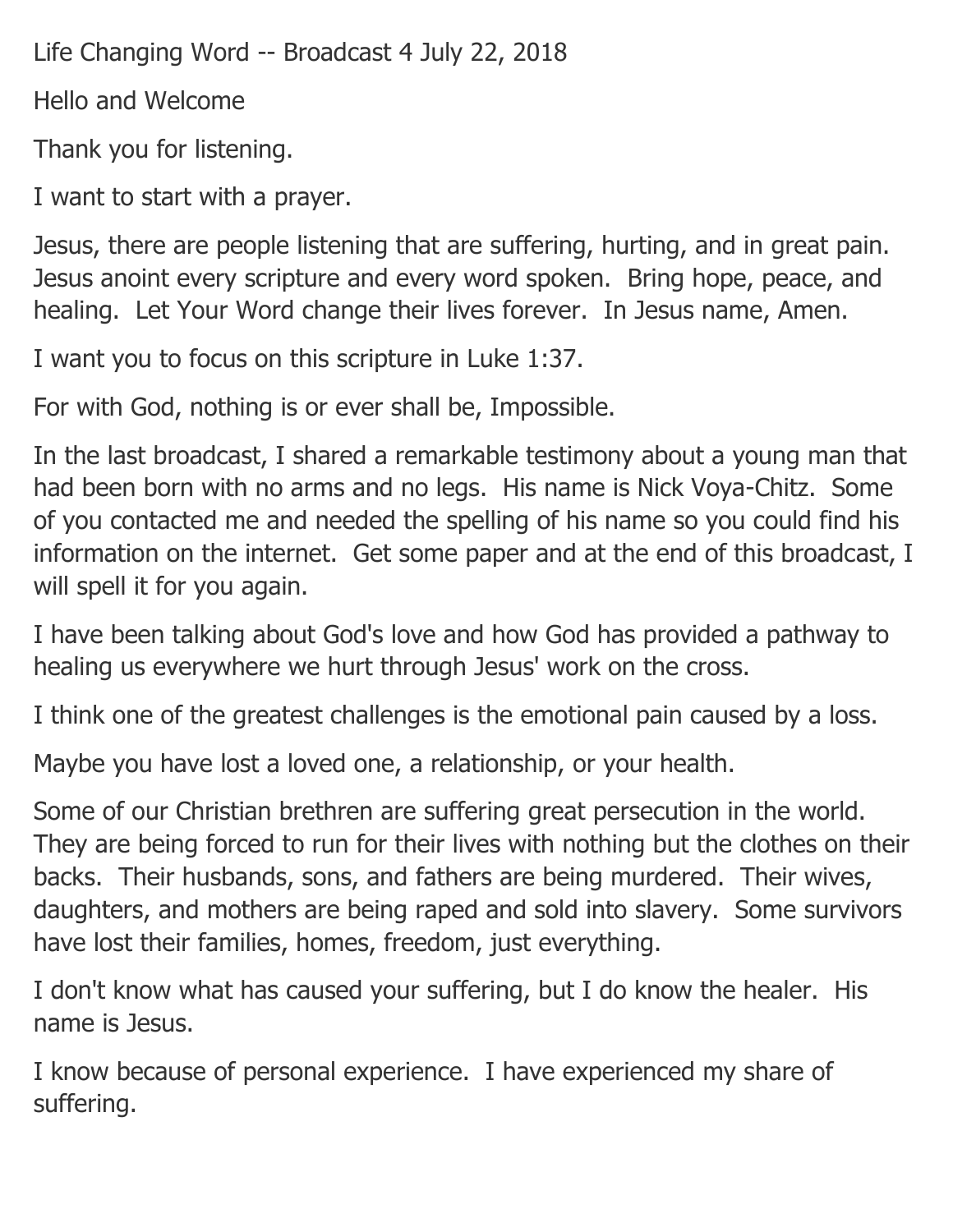I was widowed at age 34. I have lost a grand-son, both of my parents, and my current husband is dealing with a health challenge.

I want to share the words to a song by a Christian singer and songwriter by the name of Janny.

After my first husband died, I really struggled emotionally. I would play Janny's muscis over and over. Please listen to these the words.

Broken wings, take time to mend

Before they learn, to fly again

But on the breathe of God, you'll soar

You'll be stronger that before

Now I want to share some scripture and some practical ways to help you overcome and deal with the pain of loss. Here is a breakdown of the process.

First if it is a sudden change, you may suffer a shock and may go into denial to avoid the pain.

Slowly, this feeling is replaced with a great deal of pain. This pain can be so unbearable that you will look for a pain-killer. You may look for comfort in destructive ways, like, drugs, alcohol, and risky sexual behavior. Many throw themselves a daily pity party to wallow in the pain. None of these methods are productive and should be rejected. Also, in this stage, you can sink into despair and even consider suicide, but do not believe the lies of satan. Remember,

John 10:10 Satan comes only to steal, and to kill, and to destroy: but Jesus is come that we may have life, and that we may have life more abundantly.

Also, this feeling can be accompanied by guilt. You may beat yourself up because you should have known better or could have done something different that would have prevented the situation. This course of action is futile. Rarely, there is anything you could have done to prevent your circumstances and if there was something you could have done, the damage is already occurred and you can't go back and change things.

You will find yourself angry and wanting to place unwarranted blame on God or someone else.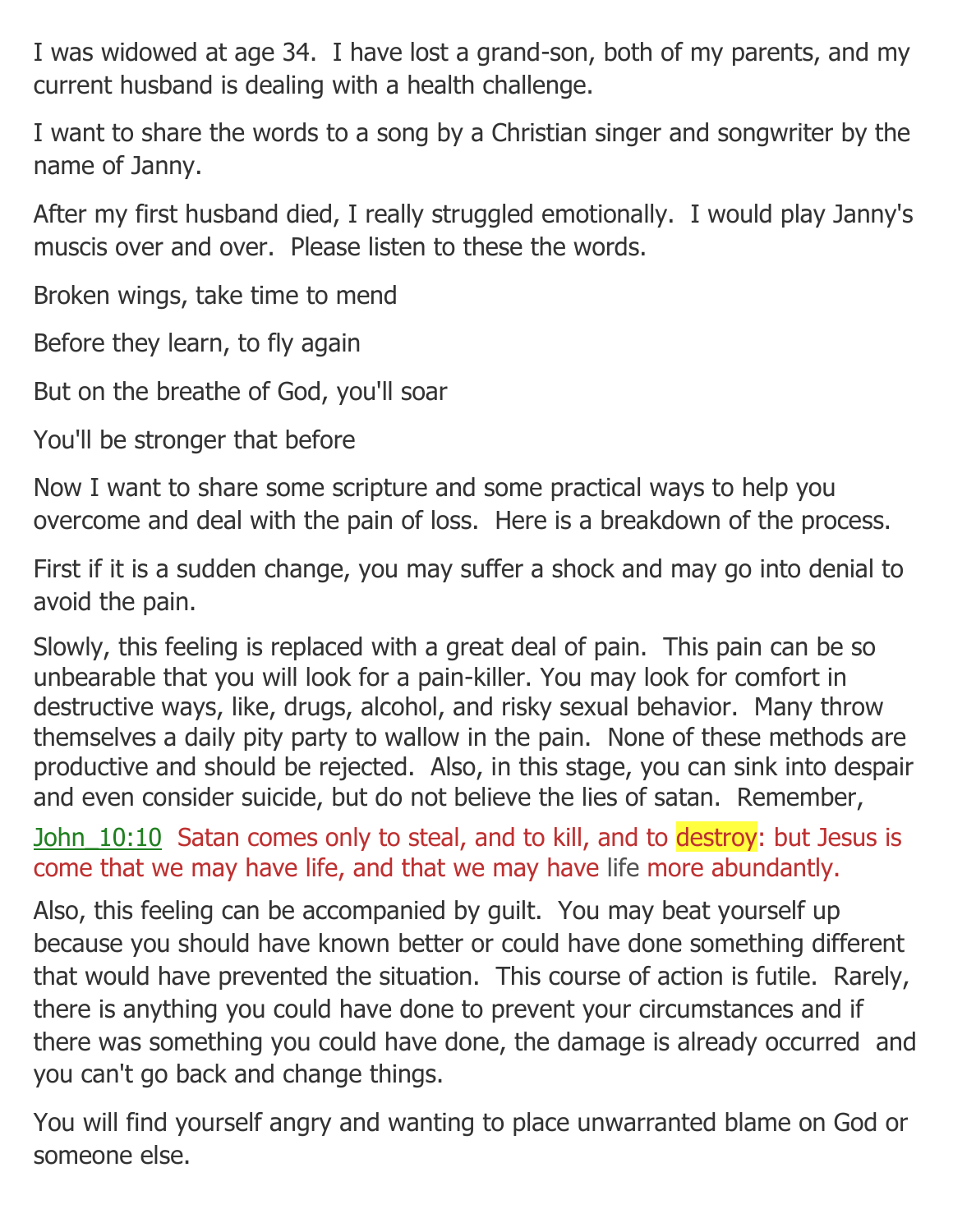This is a time to release those emotions, but find a healthy and constructive way to unleash them.

1Peter 5:7 Tells us to cast all your care upon Jesus; for he cares for you.

Here are some other scriptures that keep me centered and stable when I go through troubling times.

Phillipians 4:6-9 Worry for nothing; but in every thing by prayer and supplication with thanksgiving let your requests be made known unto God. And the peace of God, which passes all understanding, shall keep your hearts and minds through Christ Jesus.

Finally, brethren, whatsoever things are true, whatsoever things are honest, whatsoever things are just, whatsoever things are pure, whatsoever things are lovely, whatsoever things are of good report; if there be any virtue, and if there be any praise, think on these things.

Those things, which ye have both learned, and received, and heard, and seen in me, do: and the God of peace shall be with you.

I want you to consider what you think about when you are in pain. Do you let your mind go to the dark side and think only negative outcomes. I suggest you count your blessings.

Yes, I believe that there is always someone who has it worse than I do. I must make myself sit down and even sometimes I write down how I have been blessed and read them over and over. I also start thanking God for the good things in my life and I try to get a perspective on how others have it so much harder than I do.

Finally, find someone who is in greater need than you and go help them. You will be amazed at how empowering and uplifting it is to relieve another's burden.

Also, in this stage, many people will bargain with God. You may threatened to never serve God. But that is the WRONG response. The right response is will you trust God regardless of your circumstances.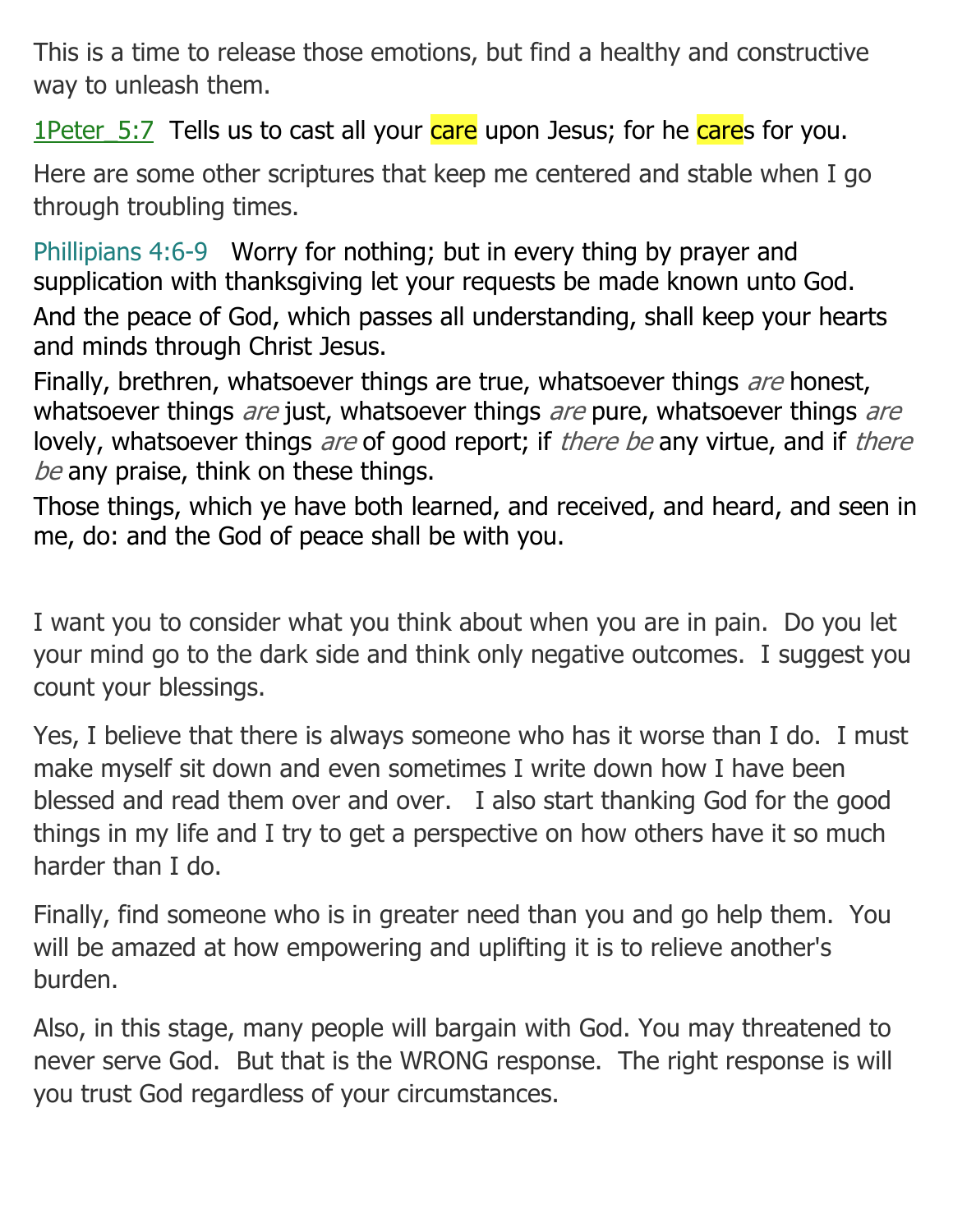Paul writes in

Philippians 4:11-13

I have learned, to be content in Christ, satisfied to the point where I am not disturbed or uneasy regardless of the state that I am in.

I know both how to live humbly and I know how to live in abundance. In every circumstance I have learned the secret of facing life, whether I am well-fed or going hungry, whether having an abundance or suffer need.

I can do all things through Christ who strengthens me.

Remember, you also have a choice. You can believe the lies of satan OR you can believe that God can heal you. If you decide to believe and TRUST God, you will enter a time of reflection. You may want to isolate yourself on purpose to meditate on God's word and the positive things in your life. You are in survival mode and it takes a lot of energy to fight emptiness or despair. Avoid getting overly tired and nourish your body with a healthy diet. I also recommend keeping a prayer journal. In a few weeks or months you will go back and read your thoughts and you will see how things are improving. These constructive choices will begin to lift your spirit out of depression and you will experience a renewed sense of well-being.

You will become more functional instead of emotional. You will start to work on practical solutions to your problems. You will reconstruct your life with the acknowledgement and acceptance that something has been taken away, but you are determined to go on living an abundant life in Christ.

I said I would spell Nick's last name for you, so you can Google Nick His last name is spelled V-U-J-I-C-I-C. Again, V-U-J-I-C-I-C.

Please continue to listen to us on short-wave every Sunday evening at 7:30 pm central time on this WWCR station, 4840 mhz on transmitter 3 or listen to us streaming live on the internet at WWCR.com. Click on Listen Online and then go to WWCR3 and click on your choice of Player.

We will read and study and grow in God's Word together.